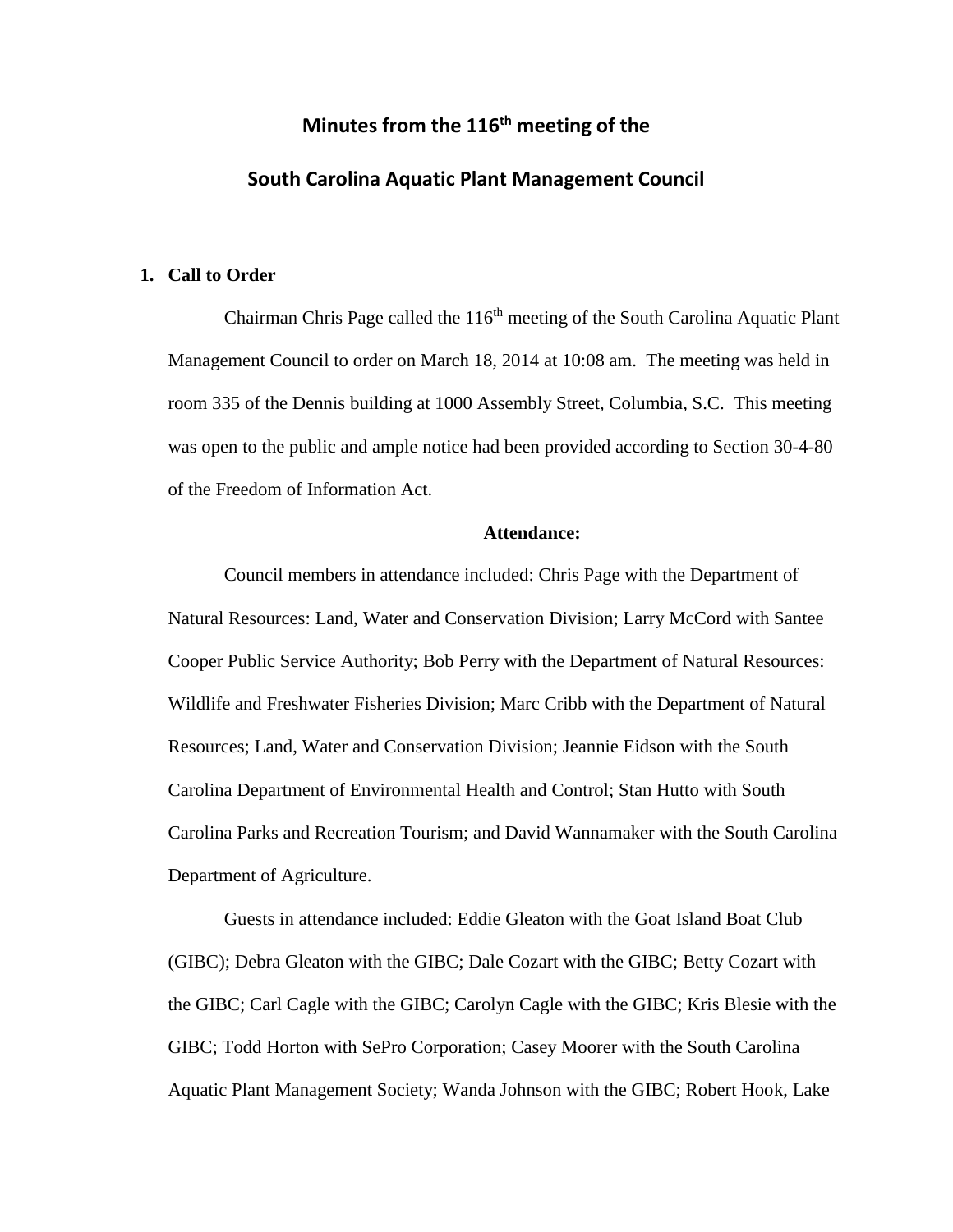Murray homeowner; Ann Kelley with the GIBC; Alfred Kelly with the GIBC; J Miller with the GIBC; Mike Paladeis with the GIBC; Winston Hinds with the GIBC; Chip Davis with Santee Cooper; Michael Hook with the SCDNR LWC; Daniel Hood with the SCDNR LWC; Hal White with the GIBC; and Cathy White with the GIBC.

# **2. Review of the 115th Meeting Minutes**

Chairman Page brought the minutes of the  $115<sup>th</sup>$  meeting before the board for review. After a brief review period, Bob Perry moved that the minutes of the  $115<sup>th</sup>$ meeting of the Aquatic Plant Management Council be approved as written. Marc Cribb seconded Mr. Perry's motion and Chairman Page called for any discussion on the motion. Larry McCord stated that he would like to have pg 5 section D of item 3 in the last sentence of the first paragraph changed to include Santee Cooper along with SCDNR. Mr. McCord stated that he would like to have the responsibility for implementation of an adaptive stocking plan shared by Santee Cooper and SCDNR as opposed to being the sole responsibility of the SCDNR. Mr. Page called for any other discussion concerning the motion on the table. No other discussion was brought before the board. Mr. Page called for a vote on the motion to approve the  $115<sup>th</sup>$  meeting minutes with the minor change suggested by Mr. McCord. The motion passed unanimously.

#### **3. Call for Public Comments**

Chairman Page called for Mr. Alfred Kelly, who requested time to address the board prior to the meeting. Mr. Kelly took the floor and introduced himself as a realtor, Lake Marion homeowner, and member of the Goat Island Boat Club. Mr. Kelly began by thanking Santee Cooper and SCDNR for all of their hard work put towards improving the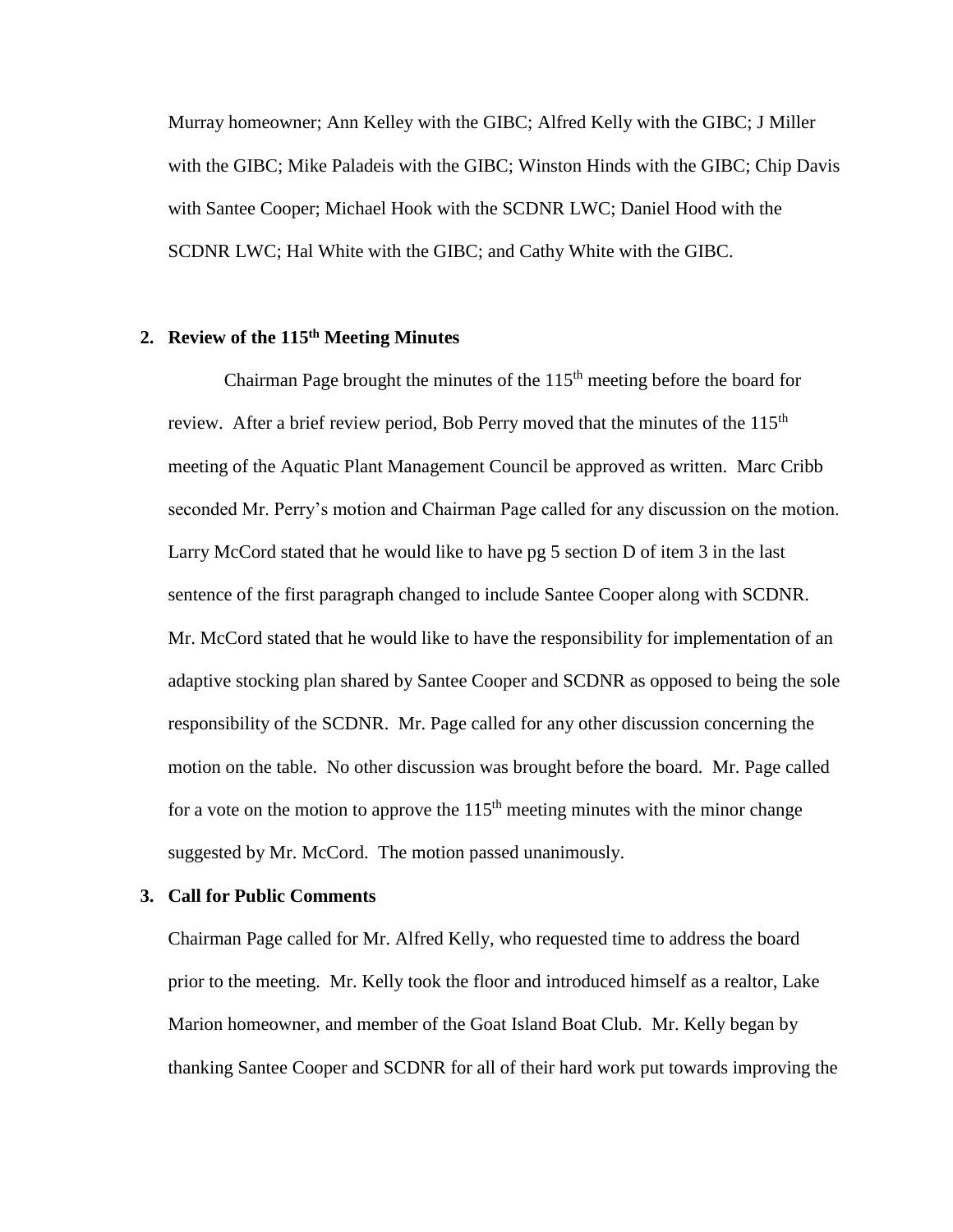Santee Cooper lakes for all lake users. Mr. Kelly shared weigh in results from a recent Lake Marion fishing tournament and expressed his belief that the quality of the fish being caught in the Santee Cooper lakes would not be possible without the work conducted by Santee Cooper and the SCDNR to maintain and improve the system. Mr. Kelly also mentioned an increase in real estate values around the Santee Cooper lakes. Mr. Kelly stated that the increase would not have been possible if Santee Cooper and SCDNR had not worked so diligently to remove hydrilla infestations. Mr. Kelly finished his statements by addressing the members of the board and cooperating organizations in appreciation of all of their hard work. Mr. McCord thanked Mr. Kelly for his kind statements and mentioned that Santee Cooper's mission falls directly in line with Mr. Kelly's noted improvements. Mr. Page added that he would like to encourage members of the public to share their thoughts, and in particular, any thoughts for improvements which might be considered "out of the box thinking".

#### **4. 2014 South Carolina Aquatic Plant Management Plan Comments and Revisions.**

Chairman Page called for a review of the 2014 South Carolina Aquatic Plant Management Plan comments and revisions. Mr. Page stated that 14 comments were submitted; 11 in the form of email and 3 by mail. Mr. McCord addressed Mr. Page and the board to inquire whether a comment sent from a married couple counted as one comment or two. Mr. Page clarified that a married couple which sent two differing comments would be counted as two and a couple sending the same comment would be counted as a single comment. The board briefly reviewed the list of public comments.

Mr. McCord addressed the public to reiterate that the large influx of water from rain and release from Lake Wateree has appeared to have moved or killed much of the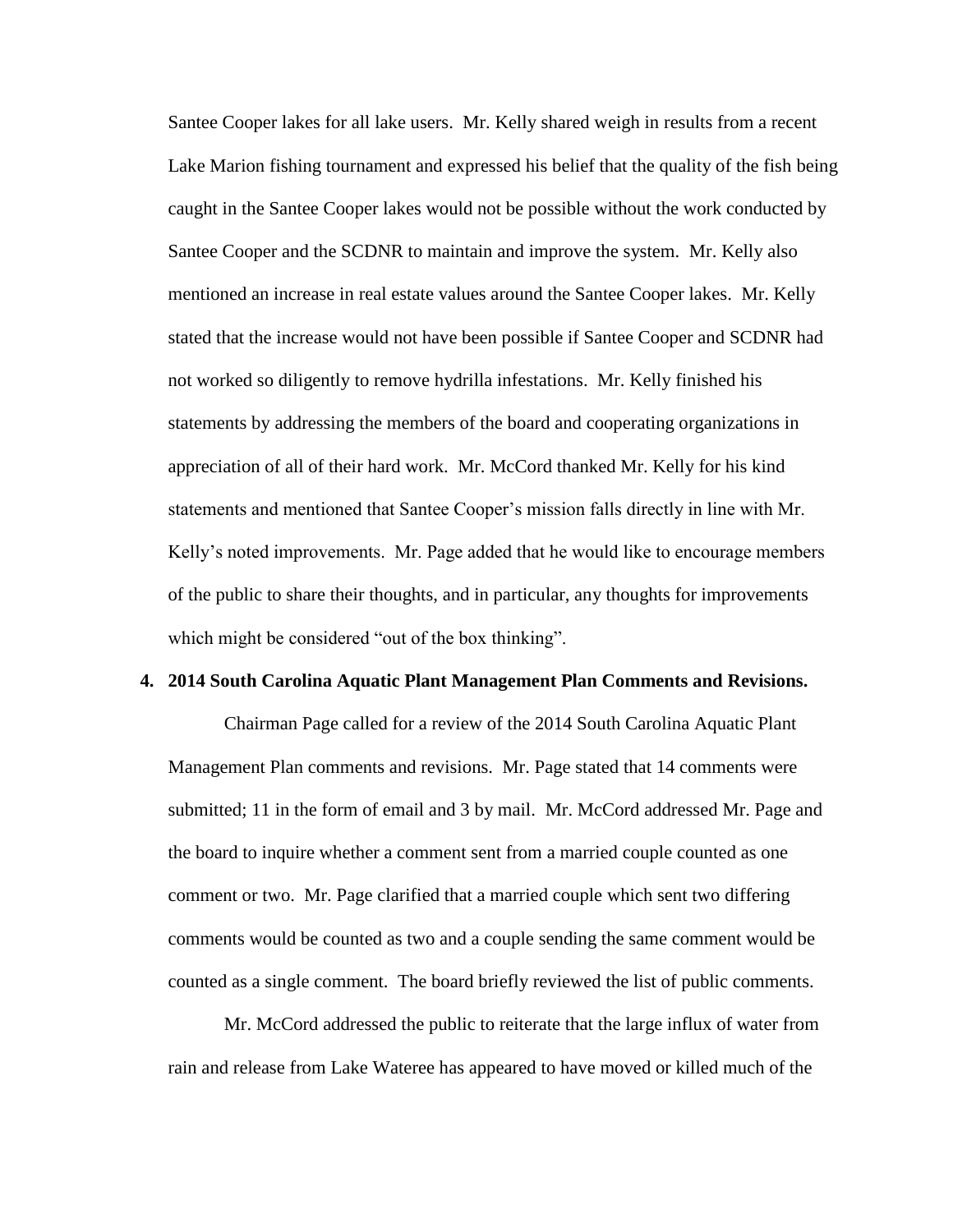hyacinth in upper Lake Marion. Mr. McCord shared his observations that harsh winters, like that seen from 2013-2014, have a possibility of greatly reducing hyacinth populations. Mr. Page agreed with Mr. McCord's belief that harsh winters can negatively impact hyacinth populations.

Mr. Page addressed the board and the public to remind everyone that the 2014 plan was released for public review, and a 30 day period for public comments was allowed. No comments concerning the changes for Lake Murray were received. Mrs. Eidson stated that she would make a minor change to the last sentence of the response section of the 2014 comments so that it reads "our goal is to return to maintenance mode". Mr. Perry moved that the 2014 South Carolina Aquatic Management Plan comments and response be amended to include Mrs. Eidson's correction and approved. Mr. McCord seconded that motion. Mr. Page called for any discussion and none was brought before the board. The motion was passed by unanimous vote.

#### **5. Old Business**

Mr. Page called for any old business to be brought before the board. Mr. Perry moved to suspend the one dollar carp fee imposed by SCDNR. Jeannie Eidson seconded the motion. Mr. Page called for any discussion. A brief discussion of the restrictions of use imposed on the carp fee funds and Leo Rose's efforts to amend the language to allow for more liberal applications of the carp fee funds. The motion carried by unanimous vote.

#### **6. New Business**

Mr. Page called for any new business to be brought before the board. Mr. McCord discussed progress towards implementing the Florida "Lakeville" education